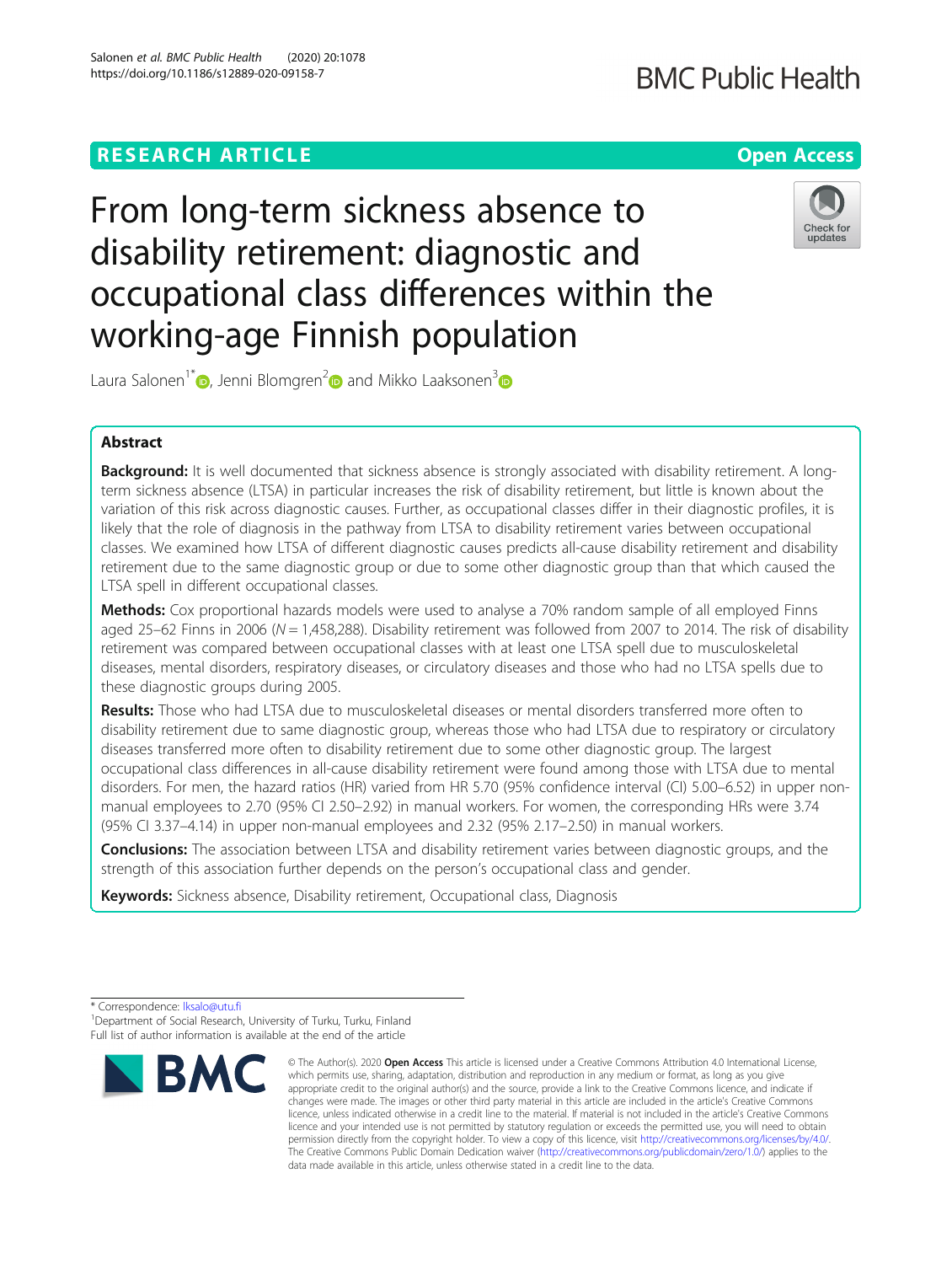# Background

Every year, work disability drives a large number of working-age people to exit the labour market due to disability retirement  $[1]$  $[1]$ , particularly those with long-term sickness absence (LTSA) [[2,](#page-10-0) [3](#page-10-0)]. However, some illnesses that often cause sickness absenteeism, such as the common cold or minor injuries, do not necessarily cause long-term work disability [\[4](#page-10-0), [5\]](#page-10-0). In contrast, sickness absence due to mental diagnoses, circulatory diagnoses, musculoskeletal diseases, gastrointestinal diagnoses [[5](#page-10-0)– [7\]](#page-10-0), stress-related mental disorders [[8\]](#page-10-0), and diseases of the nervous system [\[4](#page-10-0)] strongly predicts disability retirement. Results regarding the effects of respiratory diagnoses have been inconsistent [\[4](#page-10-0)–[6,](#page-10-0) [9](#page-10-0)]. Since people can simultaneously have multiple diseases or disorders that restrict their work capacity and additional conditions can develop during a sickness absence spell, a disability pension can be granted due to a different diagnosis than that of the preceding sickness absence. For example, sickness absence due to musculoskeletal diseases has been found to increase the risk of disability retirement due to cancer, mental diseases, and circulatory diseases [[7,](#page-10-0) [10\]](#page-10-0).

However, only few studies have simultaneously examined the role of the diagnosis and occupational classes in the transition from sickness absence to disability retirement. Different occupations permit working with different work ability limitations. For example, musculoskeletal diseases do not necessarily hinder non-manual employees from performing occupational tasks but would adversely affect manual workers. Hence, diagnosis-specific sickness absence can have a distinctive effect on the risk of disability retirement in different occupational classes. Previous studies on the association between diagnosis-specific sickness absence and disability retirement have mainly treated socio-economic variables as confounding variables  $[6, 7, 10]$  $[6, 7, 10]$  $[6, 7, 10]$  $[6, 7, 10]$  $[6, 7, 10]$  $[6, 7, 10]$ . The incidences of diagnosis-specific sickness absence and disability retirement vary between occupational classes, the differences being the largest in musculoskeletal diseases [[11](#page-10-0), [12\]](#page-10-0). To our knowledge, only one study has examined whether the diagnosis of sickness absence predicts disability retirement differently in different occupational classes, finding that sickness absence due to musculoskeletal diseases increased the risk of disability retirement more in white-collar workers than in blue-collar workers [\[13](#page-10-0)]. However, the study included only two diagnostic groups of sickness absence and only two occupational classes.

As knowledge on this topic is scarce, the aim of this study is to assess how the association between LTSA to disability retirement varies between four diagnostic groups and different occupational classes in men and women. We chose four large diagnostic groups that cause LTSA in Finland (musculoskeletal, mental, respiratory and circulatory diseases) to thoroughly examine the role of the LTSA diagnosis in predicting disability retirement across occupational classes. First, we examined, how LTSA due to the included diagnostic groups is associated with all-cause disability retirement and disability retirement due to the same or due to some other diagnostic group than that recorded in the LTSA spell. Second, we studied whether this association varied between occupational classes. Since gender differences are prevalent in LTSA, in disability retirement and their diagnoses  $[4, 14]$  $[4, 14]$  $[4, 14]$ , as well as in the structure of occupational classes, all analyses were conducted separately for men and women.

# **Methods**

# Data and methods

The data were obtained from linked registers of the Social Insurance Institution of Finland (Kela), the Finnish Centre for Pensions (ETK) and Statistics Finland. They consist of a 70% representative random sample of employed non-retired Finns aged 25–62 in 2006 ( $n = 1$ , 458,288). The people were followed from 2007 to 2014. Information on socio-demographic characteristics was measured in 2006 and LTSA spells in 2005.

# Measurement of LTSA

LTSA was measured through the receipt of sickness allowance. In Finland, sickness allowance can be paid to non-retired individuals (including also, for example, the unemployed) aged 16–67 to compensate for a shortterm loss of income caused by work incapacity, up to approximately 1 year. The first 10 consecutive working days missed due to work incapacity are covered by the employer, and sickness allowance can be paid after this waiting period (Sundays and midweek holidays are not counted as working days)  $[15]$  $[15]$ . Medical certification is required for sickness allowance to be provided. In case the work disability continues after 1 year, a disability pension may be granted.

Sickness allowance data were derived from Kela's register. All LTSA spells that began between January 1, 2005 and December 31, 2005 were included in the study. To eliminate confounding by LTSA spells that lead directly to disability retirement and by unfinished spells, the spells that started in 2006 were not assessed, which has also been the convention in previous studies  $[16]$  $[16]$ . The diagnostic groups of LTSA were classified according to the international classification of diseases, 10th revision (ICD-10), and four large diagnostic groups were resultantly extracted. These groups were musculoskeletal diseases (M00–M99), mental and behavioural disorders (F00–F99), diseases of the respiratory system (J00–J99), and diseases of the circulatory system (I00–I99). These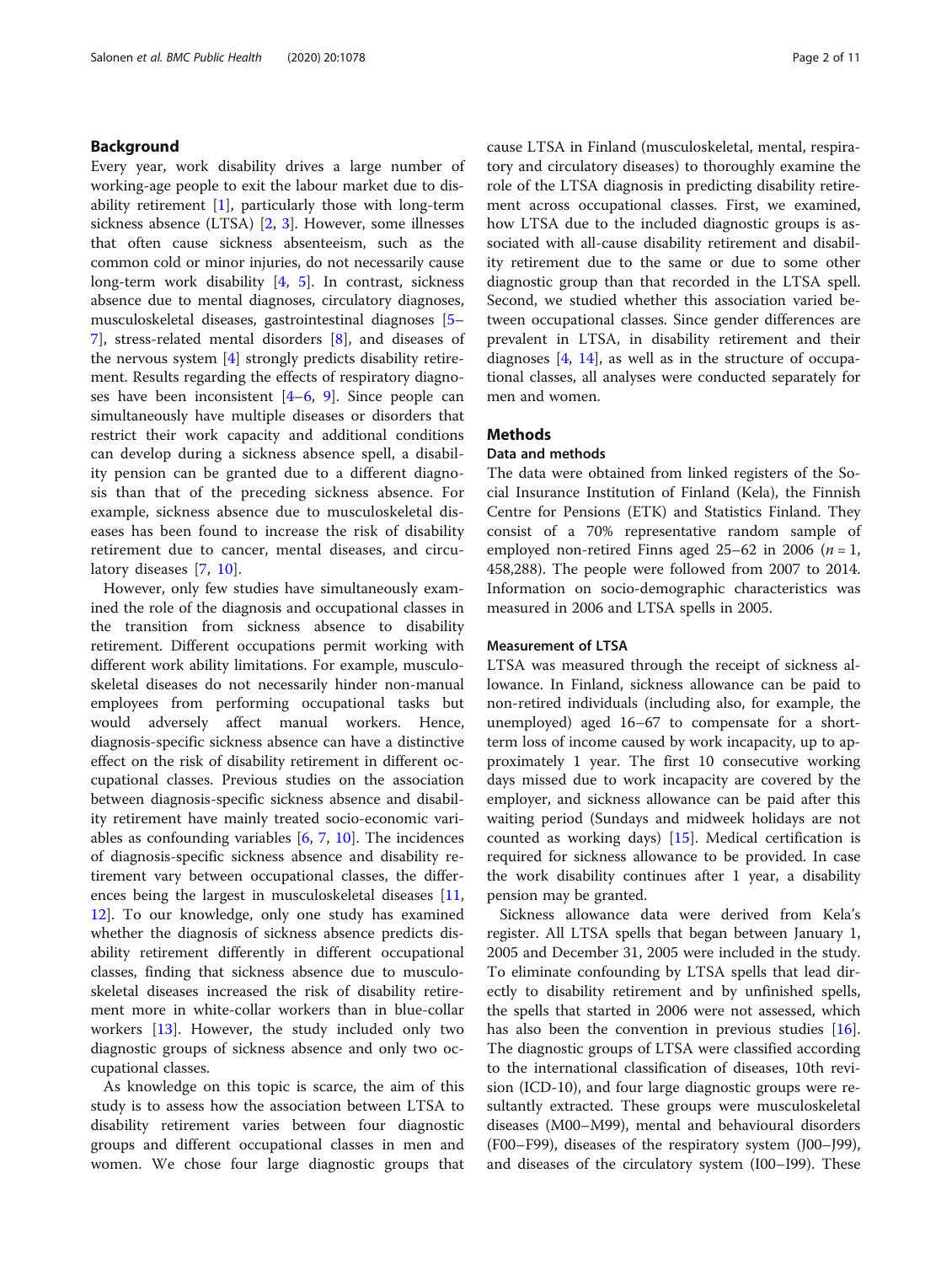were the four largest disease groups in terms of new sickness allowance spells in 2005 covering almost 60% of all new sickness absence spells [\[17\]](#page-10-0). Individuals could thus have multiple LTSA spells during the year. 5.5%  $(N = 3630)$  of men and 7.07% of women  $(N = 6652)$  who had sickness allowance spells in 2005 had more than one spell that began during that year.

For each participant, sickness absence measures were constructed for the selected diagnostic groups by examining whether the person had a new LTSA spell due to those diagnostic groups. Thus, LTSA was measured as binary variables, where 1 represents having LTSA due to the defined diagnostic group, and 0 indicates not having LTSA due to that diagnostic group. Thus, for example, the reference category for those with LTSA due musculoskeletal diseases consisted of those who did not have LTSA and those who had LTSA only due to some other diagnostic group.

#### Measurement of disability retirement

In Finland, all permanent residents are covered by either the national disability pension scheme, which covers individuals aged 16–64, or the earnings-related scheme, which covers individuals aged 18–62. To be granted a full disability pension, a person's work ability has to be decreased at least to 40%, whereas a decrease to 60% qualifies them for partial disability pension. The applicant's age, education, occupation and place of residence are taken into account along with the medical assessment when determining eligibility for a disability pension [\[18\]](#page-10-0). The eligibility is decided by insurance physicians and specialists belonging to Kela and/or of earnings-related pension insurers, depending on the level of the pension.

Data on disability retirement in this study were retrieved from the registers of ETK (earnings-related pension scheme) and Kela (national pension scheme). Disability retirement included all full and partial disability retirees whose pensions commenced between January 1, 2007 and December 31, 2014. Only the first disability pension that started during the followup was taken into account. The diagnostic group of disability retirement was classified as being the same group (e.g. M chapter of ICD-10) or being some other diagnostic group than the one recorded for the sickness absence spell.

#### Measurement of occupational class

Information on the occupational class at the end of 2006 was drawn from the register of Statistics Finland. Our variable is based on Statistics Finland's classification of socio-economic groups, which takes into account the person's stage in life, occupation and occupational status as well as the nature of the occupation and work [[19](#page-10-0)]. In

this study, only the employed population was included. Those included were divided into the following categories: upper non-manual employees, lower non-manual employees, manual workers and self-employed. Those outside employment (retirees, long-term unemployed, students and those with missing or unknown occupational class) were not included ( $n = 269,356$ ). The final number of people analyzed was 1,458,288.

# Other covariates

All analyses were conducted separately for men and women and adjusted for age, marital status and level of urbanization of the home municipality at the end of 2006 (see Table [1](#page-3-0) categories of these variables). Information on gender, age, marital status and level of urbanisation were drawn from the population data file of Kela. Age was categorized into four groups in 10 year intervals. Meanwhile, marital status and the level of urbanisation were categorized into three categories in accordance with the classifications of Statistics Finland [\[20](#page-10-0)].

#### Statistical methods

Cox proportional hazards models were used for data analysis. Each person in the study population was followed from January 1, 2007 until either the disability retirement event or the end of the study period on December 31, 2014. People were censored at the date of the other type of the retirement, or when they turned 63 or died, if either of the latter occurred before the end of the follow-up. Results are presented as hazard ratios (HR) of disability retirement with 95% confidence intervals (CI). In the adjusted models, age, marital status and the level of urbanization of the home municipality will be referred to as demographic variables.

The HRs for all-cause disability retirement and for disability retirement due to the same and due to a different diagnostic group than that of the LTSA were calculated separately for men and women. The models were first run without occupational class and then were subsequently stratified by occupational class. To test whether the LTSA diagnostic group predicts disability retirement differently in different occupational classes, we introduced an interaction term between the LTSA diagnostic group and the occupational class. The analyses were conducted using Stata 15.1. Software.

# Results

9% of the men and 13% of the women had at least one new LTSA spell that started in 2005. During the 8-year follow-up period, 5.9% of the men and 6.7% of the women transferred to disability retirement ( $n = 92,073$ ) (Table [1](#page-3-0)). The proportion of those transferring to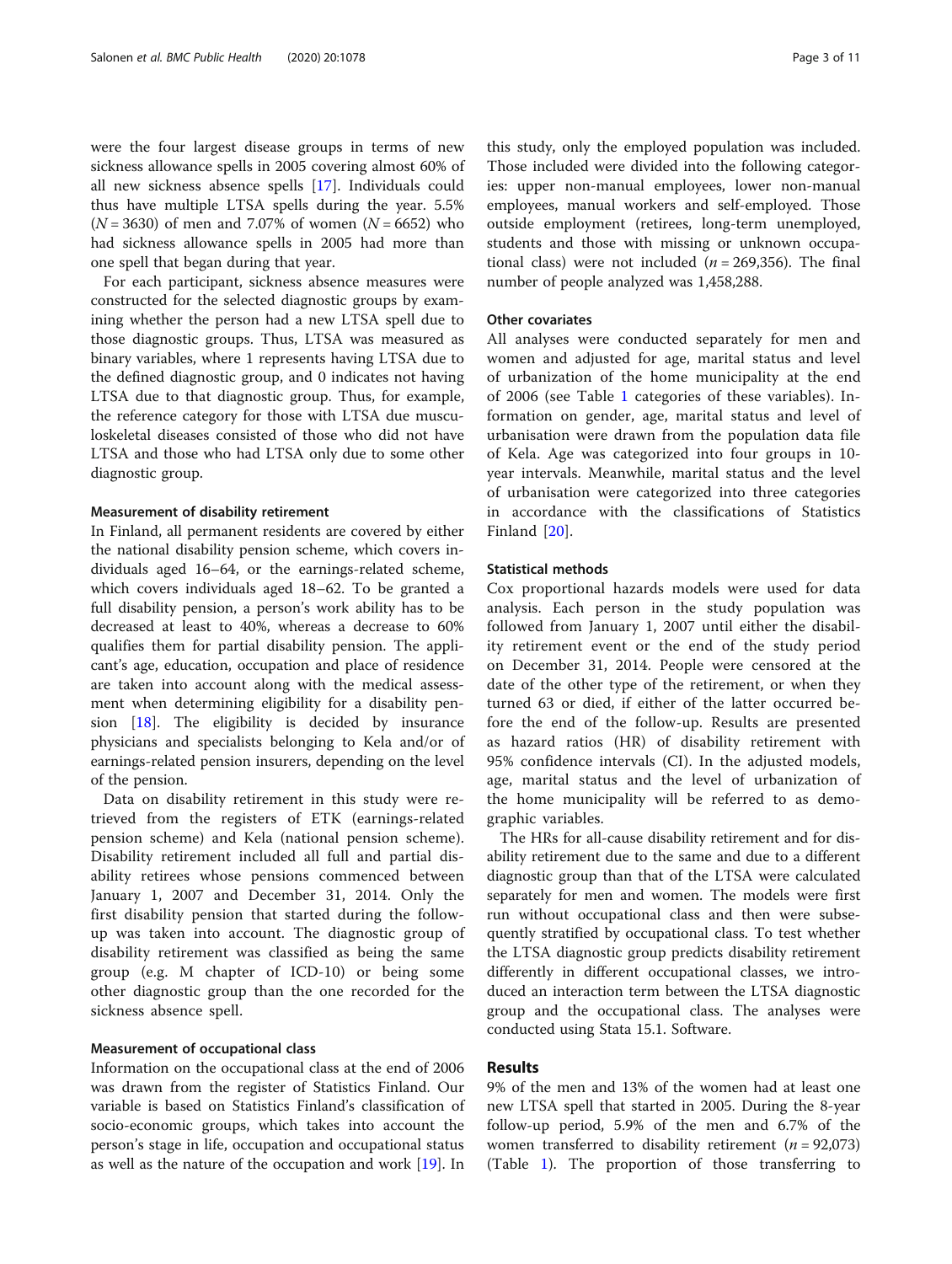|                           |                                                  | Men            |                      |                             | Women          |                      |                             |  |  |
|---------------------------|--------------------------------------------------|----------------|----------------------|-----------------------------|----------------|----------------------|-----------------------------|--|--|
|                           |                                                  | Distr.<br>(% ) | LTSA in 2005<br>(% ) | New DR in 2007-2014<br>(% ) | Distr.<br>(% ) | LTSA in 2005<br>(% ) | New DR in 2007-2014<br>(% ) |  |  |
|                           | Occupational class Upper non-manual<br>employees | 23.2           | 5.3                  | 2.6                         | 21.7           | 9.2                  | 3.3                         |  |  |
|                           | Lower non-manual<br>employees                    | 22.0           | 8.1                  | 4.3                         | 49.1           | 13.6                 | 6.5                         |  |  |
|                           | Manual workers                                   | 41.4           | 12.2                 | 8.1                         | 21.0           | 16.9                 | 10.6                        |  |  |
|                           | Self-employed                                    | 14.5           | 7.0                  | 7.1                         | 8.2            | 9.3                  | 7.3                         |  |  |
| Age                       | $25 - 34$                                        | 25.1           | 5.9                  | 1.6                         | 23.6           | 8.7                  | 1.9                         |  |  |
|                           | $35 - 44$                                        | 28.8           | 8.5                  | 3.1                         | 28.2           | 11.7                 | 3.7                         |  |  |
|                           | $45 - 54$                                        | 29.0           | 10.7                 | 9.9                         | 30.3           | 15.1                 | 10.7                        |  |  |
|                           | $55 - 62$                                        | 17.2           | 11.5                 | 10.2                        | 18.0           | 17.0                 | 11.2                        |  |  |
| Marital status            | Single                                           | 32.7           | 7.4                  | 4.3                         | 26.4           | 9.8                  | 4.1                         |  |  |
|                           | Married <sup>a</sup>                             | 56.0           | 9.3                  | 6.1                         | 57.5           | 13.1                 | 7.0                         |  |  |
|                           | Otherb                                           | 11.3           | 12.0                 | 9.7                         | 16.1           | 17.6                 | 10.2                        |  |  |
| Level of                  | Urban                                            | 56.5           | 8.5                  | 5.2                         | 58.7           | 12.6                 | 6.2                         |  |  |
| urbanization              | Densely populated                                | 16.5           | 9.5                  | 6.6                         | 15.9           | 13.4                 | 7.2                         |  |  |
|                           | Rural                                            | 26.9           | 9.7                  | 6.9                         | 25.4           | 13.7                 | 7.6                         |  |  |
| Diagnostic group<br>of    | Any LTSA                                         | 9.0            | 100.0                | 15.2                        | 13.0           | 100.0                | 16.4                        |  |  |
| LTSA in 2005 <sup>c</sup> | Musculoskeletal diseases                         | 3.3            | 100.0                | 18.7                        | 4.5            | 100.0                | 21.5                        |  |  |
|                           | Mental disorders                                 | 1.0            | 100.0                | 18.5                        | 2.3            | 100.0                | 18.4                        |  |  |
|                           | Respiratory diseases                             | 0.5            | 100.0                | 13.3                        | 0.8            | 100.0                | 16.7                        |  |  |
|                           | Circulatory diseases                             | 0.6            | 100.0                | 18.8                        | 0.7            | 100.0                | 15.6                        |  |  |
| Total (%)                 |                                                  | 100.0          | 9.0                  | 5.9                         | 100.0          | 13.0                 | 6.7                         |  |  |
| $\mathbb N$               |                                                  | 733,452 66,022 |                      | 43,222                      | 724,836 94,066 |                      | 48,851                      |  |  |

<span id="page-3-0"></span>**Table 1** Characteristic of the study population. LTSA diagnostic groups in 2005 and DR in 2007–2014

LTSA Long-term sickness absence. DR Disability retirement <sup>a</sup>Including registered partnerships

b<br>Including separated, divorced, widowed (from marriage or registered partnership) and those with missing information

c Can sum up to over 100% as the same persons can have more than one LTSA spell

disability retirement was higher among manual workers, older aged workers, those who reported their marital status group as "other" and those who lived in rural municipalities. 15.2% of the men and 16.4% of the women who had at least one LTSA spell transferred to disability retirement. For comparison, around 5.0% of the men and the women who had no LTSA spells in 2005 transferred to disability retirement during the follow-up period (data not shown).

Among men, the proportion of new all-cause disability retirements varied between 13.3% after an LTSA due to respiratory diseases and around 18.8% after an LTSA due to the other examined diagnostic groups. Among women, the proportion of transfers to all-cause disability retirement varied between 15.6% after an LTSA due to circulatory or respiratory diseases and 21.5% after an LTSA due to musculoskeletal diseases. The number of observations reported in [Appendix](#page-9-0).

After an LTSA due to musculoskeletal or mental diagnoses, both men and women were more likely to transfer to disability retirement due to the same diagnostic group than due to some other diagnostic group (Table [2](#page-4-0)). In contrast, after an LTSA due to respiratory or circulatory diagnoses, disability retirement was most often granted due to some other diagnostic group.

These associations were similar across occupational classes apart from exceptions. In men, upper nonmanual employees who had LTSA due to musculoskeletal diseases transferred to disability retirement more often due to some other diagnostic group than due to the same diagnostic group. On the other hand, women, equally often transferred to disability retirement due to the same and due to another diagnostic group. Among both men and women, manual workers with an LTSA due to mental disorders transferred almost as often to disability retirement due to the same and due to some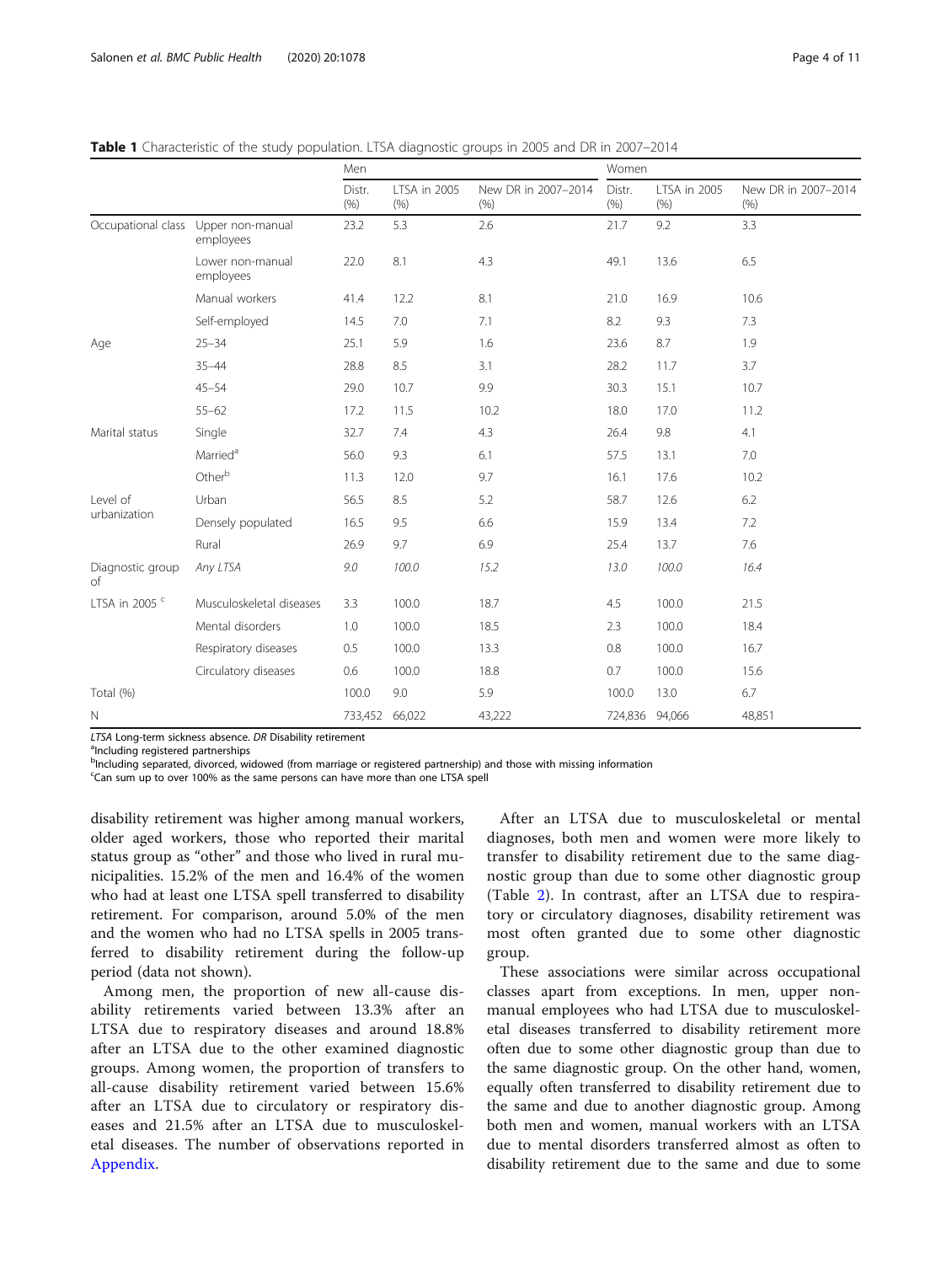# <span id="page-4-0"></span>Table 2 New diagnosis-specific DRs in 2007–2014 by LTSA diagnostic group, occupational class and sex

|                                 |                               | Diagnostic group of disability retirement (%) |                          |                           |                 |                          |                           |  |  |  |
|---------------------------------|-------------------------------|-----------------------------------------------|--------------------------|---------------------------|-----------------|--------------------------|---------------------------|--|--|--|
|                                 |                               | Men                                           |                          |                           | Women           |                          |                           |  |  |  |
| <b>LTSA</b> diagnostic<br>group | <b>Occupational class</b>     | $All-$<br>cause                               | Same diagnostic<br>group | Other diagnostic<br>group | $All-$<br>cause | Same diagnostic<br>group | Other diagnostic<br>group |  |  |  |
| Musculoskeletal                 | All occupational classes      | 18.7                                          | 11.2                     | 7.5                       | 21.5            | 13.8                     | 7.7                       |  |  |  |
| diseases                        | Upper non-manual<br>employees | 10.4                                          | 4.3                      | 6.1                       | 12.2            | 6.1                      | 6.1                       |  |  |  |
|                                 | Lower non-manual<br>employees | 14.8                                          | 8.5                      | 6.4                       | 20.3            | 12.5                     | 7.8                       |  |  |  |
|                                 | Manual workers                | 20.3                                          | 12.5                     | 7.9                       | 25.4            | 17.3                     | 8.1                       |  |  |  |
|                                 | Self-employed                 | 21.1                                          | 12.7                     | 8.4                       | 22.9            | 15.7                     | 7.2                       |  |  |  |
| Mental disorders                | All occupational classes      | 18.5                                          | 11.3                     | 7.3                       | 18.4            | 11.0                     | 7.4                       |  |  |  |
|                                 | Upper non-manual<br>employees | 15.3                                          | 11.6                     | 3.6                       | 12.9            | 9.5                      | 3.5                       |  |  |  |
|                                 | Lower non-manual<br>employees | 16.9                                          | 11.6                     | 5.3                       | 18.3            | 10.8                     | 7.5                       |  |  |  |
|                                 | Manual workers                | 19.7                                          | 10.1                     | 9.7                       | 23.0            | 12.3                     | 10.7                      |  |  |  |
|                                 | Self-employed                 | 24.6                                          | 15.3                     | 9.3                       | 22.5            | 13.9                     | 8.5                       |  |  |  |
| Respiratory diseases            | All occupational classes      | 13.3                                          | 1.2                      | 12.1                      | 16.7            | 1.6                      | 15.2                      |  |  |  |
|                                 | Upper non-manual<br>employees | 6.7                                           | 0.3                      | 6.4                       | 10.5            | 1.3                      | 9.2                       |  |  |  |
|                                 | Lower non-manual<br>employees | 10.0                                          | 0.6                      | 9.4                       | 15.2            | 1.3                      | 13.9                      |  |  |  |
|                                 | Manual workers                | 16.7                                          | 1.5                      | 15.1                      | 23.9            | 2.0                      | 21.9                      |  |  |  |
|                                 | Self-employed                 | 14.4                                          | 1.9                      | 12.5                      | 23.4            | 3.4                      | 19.9                      |  |  |  |
| Circulatory diseases            | All occupational classes      | 18.8                                          | 6.0                      | 12.8                      | 15.6            | 2.3                      | 13.4                      |  |  |  |
|                                 | Upper non-manual<br>employees | 13.8                                          | 5.2                      | 8.6                       | 8.8             | 1.7                      | 7.1                       |  |  |  |
|                                 | Lower non-manual<br>employees | 15.1                                          | 5.4                      | 9.7                       | 14.9            | 2.2                      | 12.7                      |  |  |  |
|                                 | Manual workers                | 22.1                                          | 6.6                      | 15.4                      | 20.9            | 2.7                      | 18.2                      |  |  |  |
|                                 | Self-employed                 | 18.0                                          | 5.7                      | 12.3                      | 16.5            | 2.3                      | 14.2                      |  |  |  |

LTSA Long-term sickness absence, DR Disability retirement, The number of observations reported in [Appendix](#page-9-0)

other diagnostic group, unlike other occupational classes.

#### LTSA as a predictor of disability retirement among men

Among men, having an LTSA due to mental disorders (HR 3.40) and musculoskeletal diseases (HR 3.14) had the strongest association with all-cause disability retirement compared to those who did not have LTSA due to these diagnostic groups (Table [3](#page-5-0)). The association with disability retirement due to the same diagnostic group as during the previous LTSA was the strongest among those who had an LTSA due to mental disorders (HR 11.0), followed by those with respiratory diseases (HR 8.70). Mental disorders, respiratory diseases, and circulatory diseases had an equally strong association with disability retirement due to some other diagnostic group. The association was weakest concerning LTSA due to musculoskeletal diseases.

In general, in men, across most diagnostic groups, upper non-manual employees had the highest HR and manual workers had the lowest HR for disability retirement, especially when the LTSA was due to mental disorders. Upper non-manual employees that had an LTSA spell due to mental disorders had an HR of 5.70 (95% CI 5.00–6.52) whereas manual workers had an HR of 2.70 (95% CI 2.50–2.92) for all-cause disability retirement. An LTSA due to circulatory diseases increased the risk of disability retirement more among upper non-manual employees than in other occupational classes. Across occupational classes, the associations were stronger between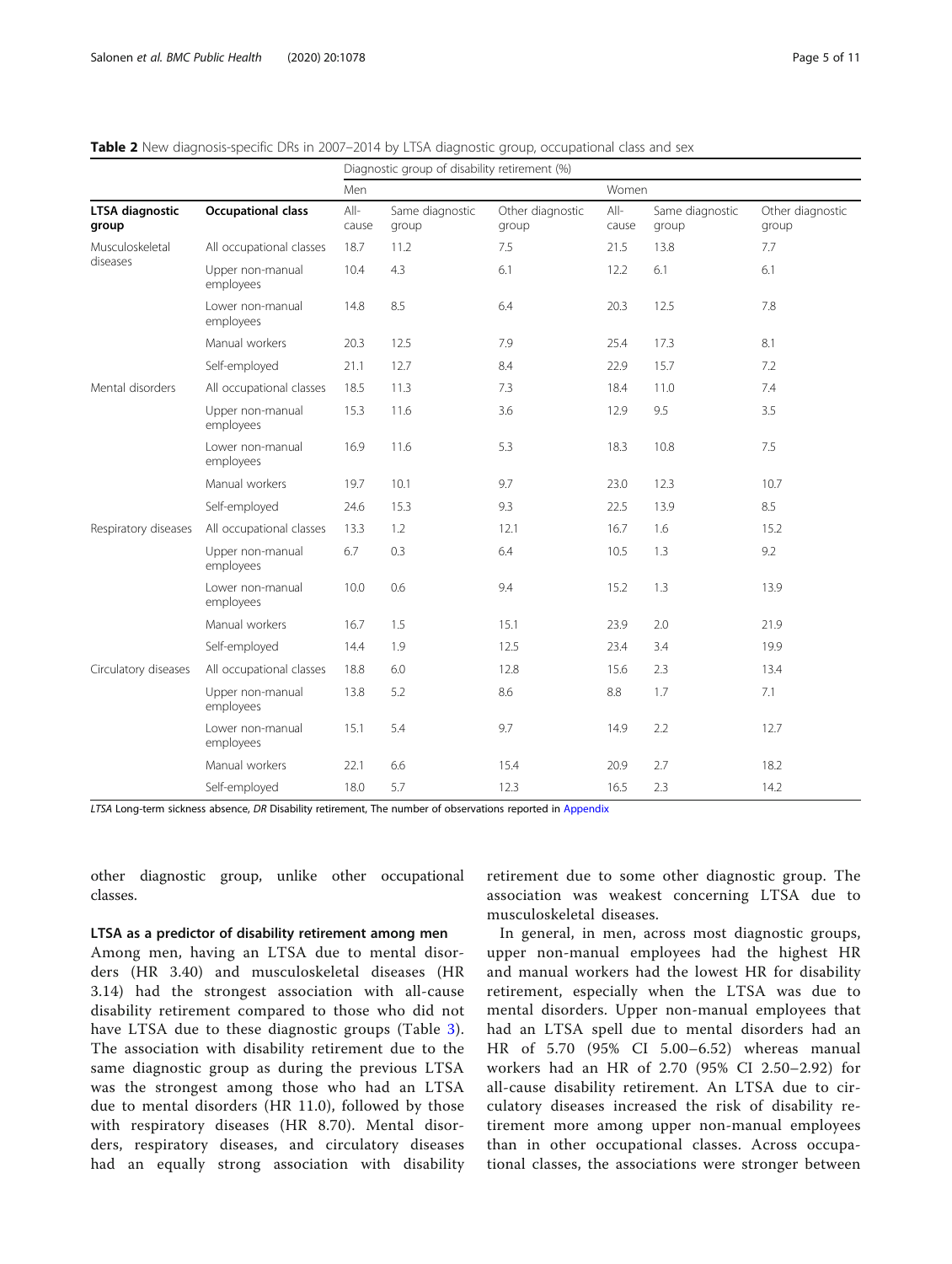#### <span id="page-5-0"></span>**Table 3** HRs for LTSA in predicting diagnosis-specific DR by occupational class in men

|                          |                            | Diagnostic group of disability retirement |               |                                    |       |                |                                     |           |               |        |
|--------------------------|----------------------------|-------------------------------------------|---------------|------------------------------------|-------|----------------|-------------------------------------|-----------|---------------|--------|
|                          |                            | All-cause                                 |               | Same diagnostic group <sup>1</sup> |       |                | Other diagnostic group <sup>2</sup> |           |               |        |
| LTSA diagnostic group    | <b>Occupational class</b>  | <b>HR</b>                                 | $\subset$     | Sig. $3$                           | HR    | $\Box$         | Sig.                                | <b>HR</b> | $\Box$        | Sig.   |
| Musculoskeletal diseases | All occupational classes   | 3.14                                      | $3.05 - 3.24$ |                                    | 5.30  | $5.10 - 5.50$  |                                     | 1.61      | $1.49 - 1.76$ |        |
|                          | Upper non-manual employees | 3.58                                      | $3.11 - 4.11$ | (ref.)                             | 8.76  | 7.00-10.96     | (ref.)                              | 2.47      | $2.07 - 2.96$ | (ref.) |
|                          | Lower non-manual employees | 3.17                                      | $2.00 - 3.45$ |                                    | 6.35  | $5.63 - 7.15$  | $\ast\ast$                          | 1.87      | $1.64 - 2.12$ |        |
|                          | Manual workers             | 2.46                                      | $2.37 - 2.56$ | ***                                | 3.63  | $3.45 - 3.81$  | $***$                               | 1.61      | $1.52 - 1.71$ | ***    |
|                          | Self-employed              | 3.31                                      | $3.02 - 3.62$ |                                    | 5.73  | 5.09-6.47      | $***$                               | 1.91      | $1.66 - 2.20$ |        |
| Mental disorders         | All occupational classes   | 3.40                                      | $3.22 - 3.59$ |                                    | 11.00 | $10.2 - 11.8$  |                                     | 1.92      | $1.83 - 2.01$ |        |
|                          | Upper non-manual employees | 5.70                                      | $5.00 - 6.52$ | (ref.)                             | 13.64 | 11.65-15.95    | (ref.)                              | 2.00      | $1.52 - 2.58$ | (ref.) |
|                          | Lower non-manual employees | 4.01                                      | $3.57 - 4.51$ | $***$                              | 10.56 | $9.14 - 12.20$ | $\pmb{\ast}\pmb{\ast}$              | 1.68      | $1.37 - 2.06$ |        |
|                          | Manual workers             | 2.70                                      | $2.50 - 2.92$ | $***$                              | 9.37  | $8.36 - 10.49$ | $***$                               | 1.52      | $1.37 - 1.71$ |        |
|                          | Self-employed              | 4.23                                      | $3.62 - 4.95$ | $***$                              | 13.83 | 11.31-16.91    |                                     | 1.93      | $1.50 - 2.47$ |        |
| Respiratory diseases     | All occupational classes   | 2.33                                      | $2.14 - 2.50$ |                                    | 8.70  | $6.40 - 11.70$ |                                     | 2.16      | $1.98 - 2.37$ |        |
|                          | Upper non-manual employees | 2.66                                      | 1.98-3.57     | (ref.)                             | 10.85 | 2.62-44.82     | (ref.)                              | 2.57      | $1.91 - 3.45$ | (ref.) |
|                          | Lower non-manual employees | 2.31                                      | $1.85 - 2.88$ |                                    | 8.03  | 3.28-19.68     |                                     | 2.22      | $1.77 - 2.77$ |        |
|                          | Manual workers             | 2.05                                      | $1.83 - 2.28$ |                                    | 6.85  | $4.77 - 9.82$  |                                     | 1.90      | $1.70 - 2.13$ |        |
|                          | Self-employed              | 2.34                                      | $1.78 - 3.08$ |                                    | 13.15 | $6.17 - 28.05$ |                                     | 2.00      | $1.49 - 2.69$ |        |
| Circulatory diseases     | All occupational classes   | 2.58                                      | $2.40 - 2.77$ |                                    | 6.60  | $5.80 - 7.50$  |                                     | 1.98      | $1.81 - 2.16$ |        |
|                          | Upper non-manual employees | 4.03                                      | 3.29-4.93     | (ref.)                             | 11.4  | $8.21 - 16.06$ | (ref.)                              | 2.95      | 2.29-3.79     | (ref.) |
|                          | Lower non-manual employees | 2.59                                      | $2.15 - 3.11$ | $***$                              | 7.15  | $5.21 - 9.81$  |                                     | 1.86      | $1.48 - 2.34$ | $***$  |
|                          | Manual workers             | 2.20                                      | $2.00 - 2.42$ | ***                                | 5.57  | $4.69 - 6.62$  | $***$                               | 1.73      | $1.55 - 1.93$ | ***    |
|                          | Self-employed              | 2.32                                      | 1.89-2.85     | $***$                              | 5.46  | $3.81 - 7.82$  | $***$                               | 1.84      | $1.45 - 2.34$ | $***$  |

LTSA Long-term sickness absence, DR Disability retirement, HR Hazard ratio, CI Confidence interval In each cell, the reference group consist of those who had no long-term LTSA due to each diagnostic group per occupational class. All models are adjusted for

demographic variables

 $1$  Disability retirement due to the same diagnostic group as in previous LTSA spell

<sup>2</sup> Disability retirement due to some other diagnostic group than in previous LTSA spell

 $3 * p < 0.001 ** p < 0.02*** p < 0.05$ . The significance level of the interaction test between occupational class and LTSA diagnostic group

LTSA and disability retirement due to the same diagnostic group than between LTSA and disability retirement due to some other diagnostic group. Also, occupational class differences in the HRs were larger with respect to associations between LTSA and disability retirement due to the same diagnosis than with disability retirement due to some other diagnostic group.

# LTSA as a predictor of disability retirement among women

An LTSA due to musculoskeletal diseases was the strongest predictor of all-cause disability retirement (HR 3.20) among women (Table [4](#page-6-0)). Having an LTSA due to respiratory diseases had an especially strong association with disability retirement within the same diagnostic group (HR 19.0). Furthermore, LTSA due to respiratory diseases was the strongest predictor (HR 2.34) while LTSA due to mental disorders was the weakest predictor of disability retirement due to some other diagnostic group.

Additionally, among the women that had LTSA due to the examined diagnostic groups, upper nonmanual employees and self-employed had the highest HRs, whereas manual workers had the lowest HRs of disability retirement. However, the differences between occupational classes were smaller than in men. Also echoing the men's results, the largest occupational class differences in the risk of all-cause disability retirement were found among those with an LTSA due to mental disorders where upper nonmanual employees had an HR of 3.74 (3.37–4.14) and manual workers had an HR of 2.32 (2.17–2.50). Among upper non-manual employees, LTSA due to mental disorders was the strongest predictor of allcause disability retirement among the four diagnostic groups. Among lower non-manual employees the strongest predictor of all-cause disability retirement was LTSA due to musculoskeletal diseases. Among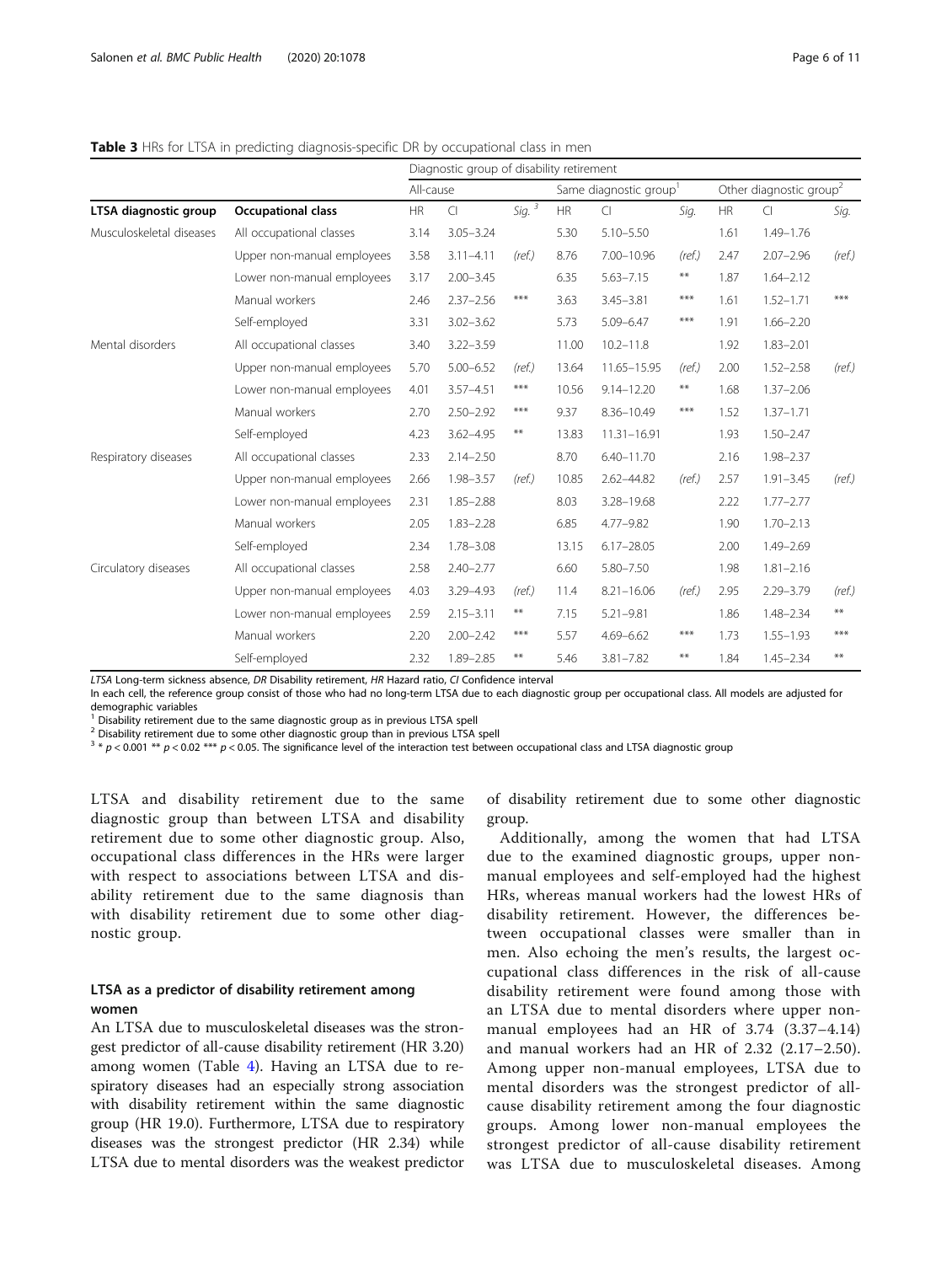# <span id="page-6-0"></span>Table 4 HRs for LTSA in predicting diagnosis-specific DR by occupational class in women

|                          |                                        | Diagnostic group of disability retirement |               |          |                                    |                |        |                                     |               |        |
|--------------------------|----------------------------------------|-------------------------------------------|---------------|----------|------------------------------------|----------------|--------|-------------------------------------|---------------|--------|
|                          |                                        | All-cause                                 |               |          | Same diagnostic group <sup>1</sup> |                |        | Other diagnostic group <sup>2</sup> |               |        |
| LTSA diagnostic group    | <b>HR</b><br><b>Occupational class</b> |                                           | $\subset$     | Sig. $3$ | HR                                 | $\Box$         | Sig.   | <b>HR</b>                           | $\Box$        | Sig.   |
| Musculoskeletal diseases | All occupational classes               | 3.20                                      | $3.12 - 3.28$ |          | 4.96                               | $4.80 - 5.13$  |        | 1.93                                | $1.85 - 2.01$ |        |
|                          | Upper non-manual employees             | 3.21                                      | $2.89 - 3.58$ | (ref.)   | 7.50                               | $6.42 - 8.77$  | (ref.) | 2.08                                | $1.80 - 2.40$ | (ref.) |
|                          | Lower non-manual employees             | 3.17                                      | $3.05 - 3.29$ |          | 4.90                               | $4.67 - 5.15$  | $***$  | 2.00                                | $1.88 - 2.11$ |        |
|                          | Manual workers                         | 2.46                                      | $2.37 - 2.57$ | $***$    | 3.32                               | $3.16 - 3.50$  | $***$  | 1.55                                | $1.4 - 1.65$  | ***    |
|                          | Self-employed                          | 3.41                                      | $3.07 - 3.78$ |          | 5.45                               | $4.80 - 6.19$  | $***$  | 1.83                                | $1.54 - 2.19$ |        |
| Mental disorders         | All occupational classes               | 2.81                                      | $2.71 - 2.92$ |          | 6.94                               | $6.60 - 7.30$  |        | 1.49                                | $1.40 - 1.57$ |        |
|                          | Upper non-manual employees             | 3.74                                      | $3.37 - 4.14$ | (ref.)   | 7.34                               | $6.49 - 8.30$  | (ref.) | 1.62                                | $1.34 - 1.95$ | (ref.) |
|                          | Lower non-manual employees             | 2.90                                      | $2.76 - 3.05$ | $***$    | 6.81                               | $6.36 - 7.29$  |        | 1.57                                | $1.46 - 1.70$ |        |
|                          | Manual workers                         | 2.32                                      | $2.17 - 2.50$ | $***$    | 6.52                               | $5.90 - 7.22$  | $\ast$ | 1.33                                | $1.20 - 1.47$ |        |
|                          | Self-employed                          | 3.47                                      | $2.93 - 4.11$ |          | 8.65                               | 6.98-10.72     |        | 1.74                                | $1.34 - 2.27$ |        |
| Respiratory diseases     | All occupational classes               | 2.57                                      | $2.40 - 2.73$ |          | 19.00                              | 15.23-23.70    |        | 2.34                                | $2.19 - 2.50$ |        |
|                          | Upper non-manual employees             | 3.14                                      | $2.60 - 3.78$ | (ref.)   | 32.94                              | 18.39-58.99    | (ref.) | 2.74                                | $2.26 - 3.35$ | (ref.) |
|                          | Lower non-manual employees             | 2.40                                      | $2.18 - 2.63$ | $\ast$   | 20.80                              | 14.83-29.15    |        | 2.22                                | $2.02 - 2.44$ |        |
|                          | Manual workers                         | 2.36                                      | $2.12 - 2.64$ | $\ast$   | 12.91                              | $8.67 - 19.23$ | $\ast$ | 2.17                                | $1.93 - 2.43$ | ₩      |
|                          | Self-employed                          | 3.63                                      | $2.84 - 4.64$ |          | 29.10                              | 15.01-56.40    |        | 3.13                                | $2.42 - 4.06$ |        |
| Circulatory              | All occupational classes               | 1.96                                      | $1.82 - 2.11$ |          | 5.81                               | $4.80 - 7.03$  |        | 1.75                                | $1.62 - 1.89$ |        |
| diseases                 | Upper non-manual employees             | 2.15                                      | $1.69 - 2.74$ | (ref.)   | 8.22                               | $4.70 - 14.38$ | (ref.) | 1.80                                | $1.38 - 2.36$ | (ref.) |
|                          | Lower non-manual employees             | 1.98                                      | $1.79 - 2.20$ |          | 6.10                               | $4.65 - 8.00$  |        | 1.75                                | $1.57 - 1.96$ |        |
|                          | Manual workers                         | 1.63                                      | $1.45 - 1.85$ | $\ast$   | 4.27                               | $3.04 - 6.00$  | $\ast$ | 1.49                                | $1.31 - 1.69$ |        |
|                          | Self-employed                          | 2.13                                      | $1.66 - 2.73$ |          | 6.08                               | $3.11 - 11.87$ |        | 1.88                                | $1.44 - 2.46$ |        |

LTSA Long-term sickness absence, DR Disability retirement, HR Hazard ratio, CI Econfidence interval In each cell, the reference group consist of those who had no long-term LTSA due to each diagnostic group per occupational class. All models are adjusted for demographic variables

 $1$  Disability retirement due to the same diagnostic group as in previous LTSA spell

<sup>2</sup> Disability retirement due to some other diagnostic group than in previous LTSA spell

 $3 * p < 0.001 ** p < 0.02$  \*\*\*  $p < 0.05$ . The significance level of the interaction test between occupational class and LTSA diagnosis group

manual workers and the self-employed, LTSA due to musculoskeletal disorders, mental disorders, and respiratory diseases were equally strong predictors of all-cause disability retirement. No large occupational class differences were found among the diagnostic groups of LTSA with respect to predicting disability retirement due to the same diagnostic group or due to some other diagnostic group.

# Discussion

# Main results

In this study, we examined the association between diagnosis-specific LTSA and all-cause disability retirement, as well as with disability retirement due to the same or due to some other diagnostic group than that recorded in a pre-retirement LTSA spell. Clear differences were found between the LTSA diagnostic groups in predicting disability retirement. The association was the strongest when both the LTSA and disability retirement were due to the same diagnostic

group, but significant associations were also found when disability retirement was caused by a different diagnostic group. In general, upper non-manual employees consistently had the highest HRs, whereas manual workers had the lowest HR for disability retirement.

#### Diagnostic differences

In general, LTSA due to any of the four diagnostic group was strongly associated with all-cause disability retirement among men and women. LTSA due to musculoskeletal diseases and mental disorders had the strongest associations with all-cause disability retirement, in accordance with previous studies [[4](#page-10-0)–[6](#page-10-0), [9,](#page-10-0) [10,](#page-10-0) [21](#page-10-0), [22\]](#page-10-0). A novel finding was that those with LTSA due to mental disorders and musculoskeletal diseases transferred more often to disability retirement due to the same diagnostic group than due to some other diagnostic group. Additionally, LTSA due these diagnostic groups had slightly stronger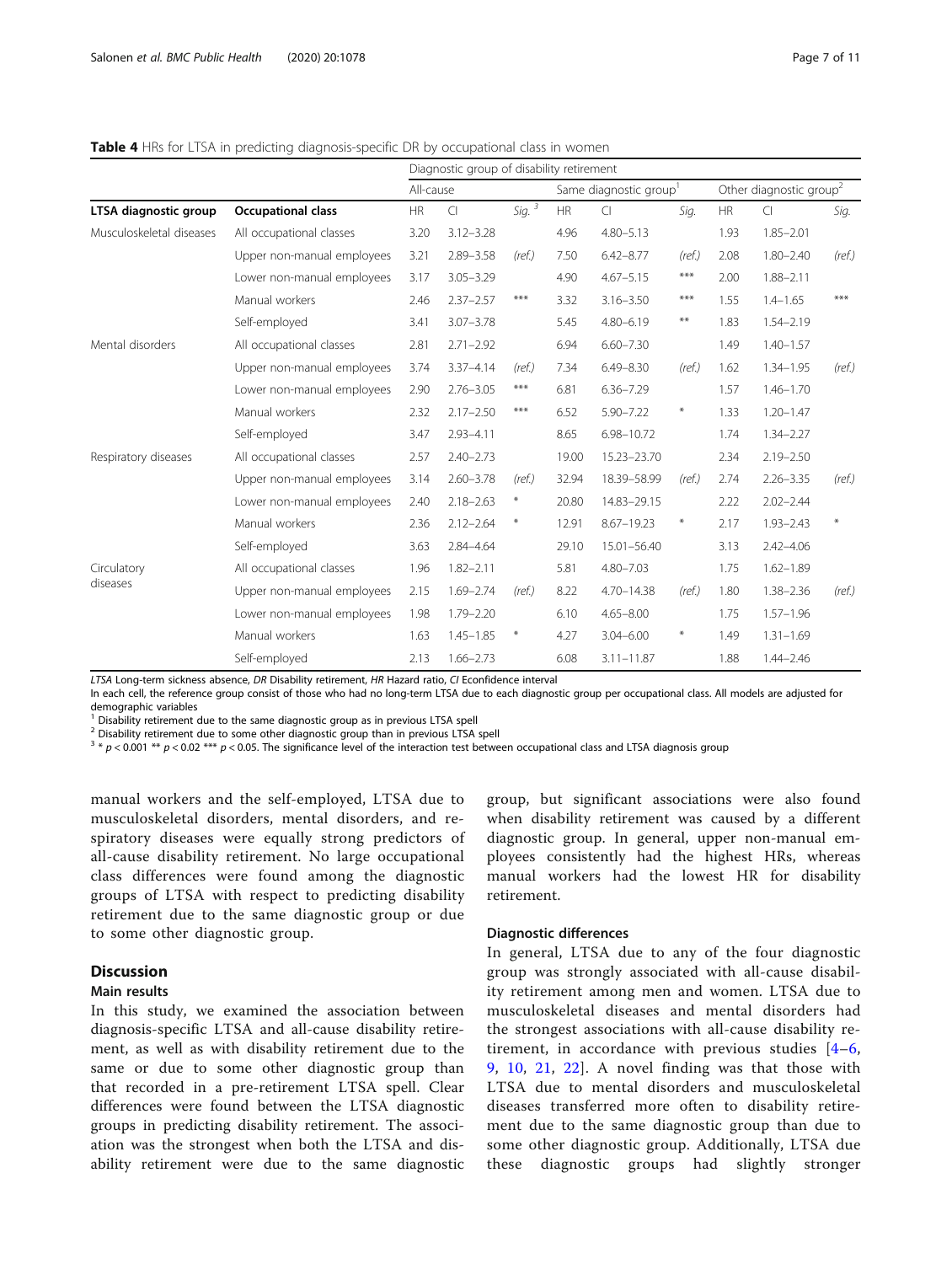association, in terms of HRs, with all-cause disability retirement than LTSA due to respiratory or circulatory diseases. While the differences between LTSA diagnostic groups were small, LTSA due to mental disorders increased the risk of disability retirement slightly more than musculoskeletal diseases in men, whereas in women the order was the opposite. This has also been found in a previous study [[9](#page-10-0)].

A higher proportion of those who had an LTSA due to respiratory or circulatory diseases transferred to disability retirement due to some other diagnostic group. However, in comparison to those who had no LTSA due to these diagnostic causes, having an LTSA was more strongly associated with disability retirement due to the same diagnostic group than due to some other diagnostic group, resembling the results pertaining to mental and musculoskeletal diseases. The results regarding circulatory diseases are in accordance with previous findings [[4](#page-10-0), [21\]](#page-10-0) while the results regarding respiratory diseases partly corroborate results of previous studies that have found evidence that demonstrated both a strong association [[4](#page-10-0), [6](#page-10-0), [23](#page-10-0)] and no association [[5](#page-10-0)] between LTSA due to respiratory diseases and disability retirement. The mixed results are probably due to differences in the study population, and/or variance in the definitions of the length of LTSA and that of diagnostic groups. Respiratory diseases vary between subgroups – ranging from a mild cold to chronic obstructive pulmonary disease – across which the risk of disability retirement is likely to vary. As this study only included long-term LTSAs, the respiratory diseases were probably severe. However, as only a relatively small number of individuals had an LTSA and/or disability retirement due to respiratory diseases in this study, especially when stratified by occupational class, caution must be practiced in interpreting the magnitude of this association.

Contrary to previous studies that have studied the association between LTSA and disability retirement, we also included information on the diagnosis of disability retirement, revealing that the diagnostic groups were also associated with disability retirement due to some other diagnostic group. The general mechanisms that govern the association between LTSA and disability retirement due to some other diagnosis than that during the LTSA spell can only be hypothesized in this study. First, a disability retirement can be admitted only due to one main diagnosis. Therefore, in the case of multimorbidity, only one condition can be chosen to be the main diagnosis. Due to a potentially long period between the LTSA measurement and the event of disability retirement in this data set, individuals

could have also suffered from other diseases or disorders during the period between the measured LTSA spell and their eventual disability retirement. It is also possible that somatic diseases are recognised first while mental diagnoses remain unreported [\[24\]](#page-10-0). Multimorbidity is strongly associated with poor health [[25](#page-10-0)] and work disability [[26,](#page-10-0) [27](#page-10-0)], rendering people vulnerable to additional illnesses. For example, respiratory diseases are associated with low work ability [[28](#page-10-0)] and poor self-rated health [[29](#page-10-0)]. They also commonly co-occur with diabetes [[30](#page-10-0)] and depressive symptoms [[29\]](#page-10-0), and result in an increased risk of disability retirement especially when combined with another chronic disease or depression [[31\]](#page-10-0). These results imply that disability retirement can be preceded by multimorbidity that clinical practitioners should take into account when planning rehabilitation measures.

#### Occupational class differences

In comparison to other occupational classes, a higher proportion of manual workers transferred to disability retirement. However, among upper non-manual employees having an LTSA increased the risk of disability retirement the most. On the other hand, this increase in risk as the least among manual workers. Previous studies have found similar results. For example, studies found that upper non-manual employees that have taken sickness allowance have a higher relative risk of disability pension than other occupational classes, especially when the LTSA was due to mental disorders [[32](#page-10-0)], and due to musculoskeletal diseases  $[13]$  $[13]$  $[13]$ . Additionally, a French study found that those in a higher occupational position had a higher risk of poor health after sick leave due to cancer and mental disorders compared to those in a lower occupational position  $[33]$  $[33]$ . The higher disability retirement risk in upper non-manual employees is related to the relative differences within occupational classes. However, in absolute terms, the risk of disability retirement is the highest among manual workers.

There are several possible explanations for this. Manual workers have typically higher rates of LTSA and disability retirement [[11](#page-10-0), [12\]](#page-10-0), but, they may more frequently have an LTSA that does not lead to disability retirement. Instead, they may be more likely to be forced out of the workforce (due to unemployment, for example) than non-manual employees [[3\]](#page-10-0), their applications for disability retirement are more often rejected [\[34](#page-10-0)], or they may need a longer LTSA to recover from illnesses or diseases. Manual workers' work environment can force them to take sickness absence even if they have less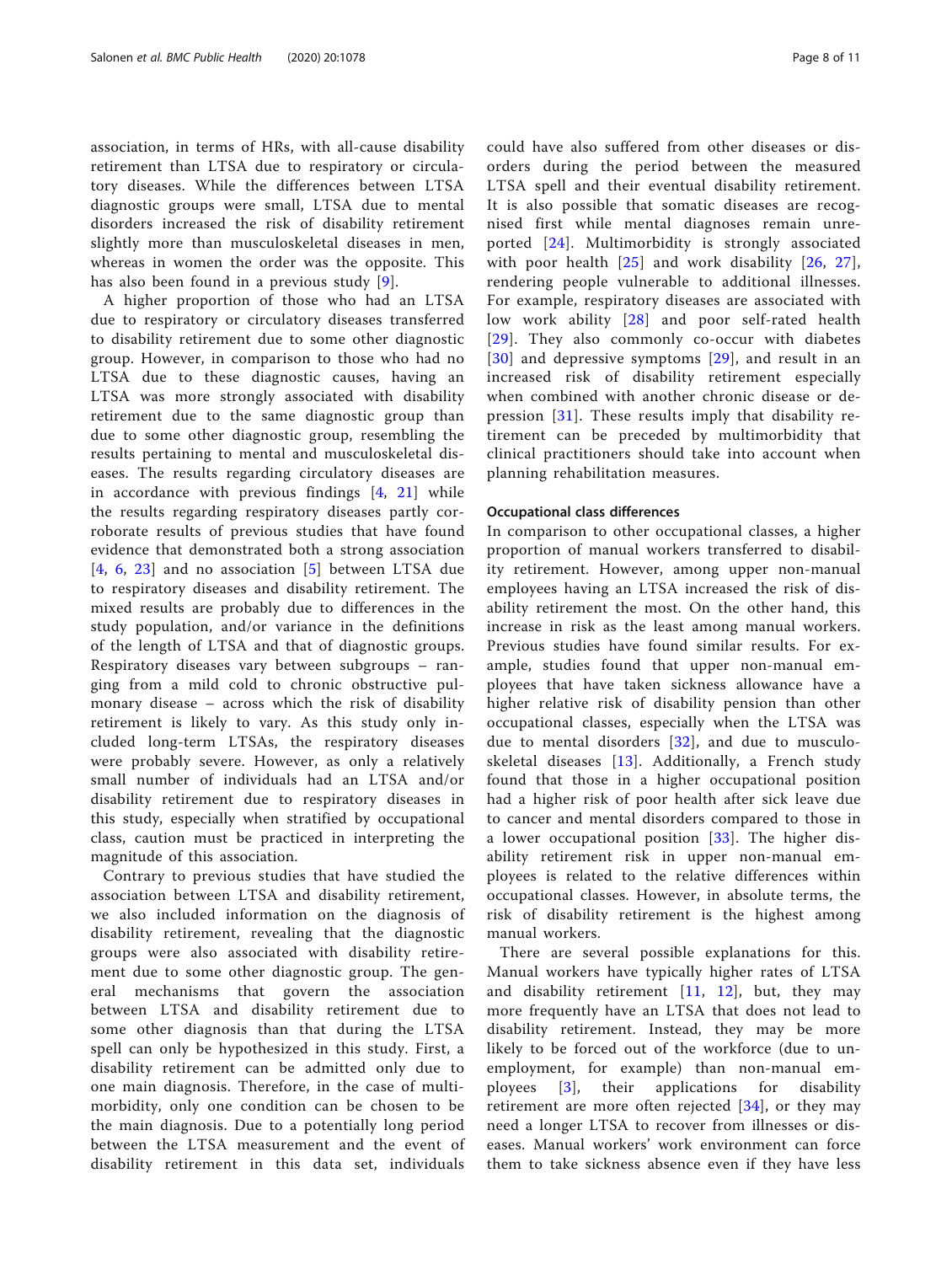severe work disability. Contrarily, upper non-manual employees' work environment can provide more flexibility and enables them to continue working even with a disease or disorder. Since the reference groups in this study consisted of those with no LTSA due to the examined diagnostic groups in each occupational class, our results may reflect the fact that despite generally having less work ability problems, upper non-manual employees are more likely to transfer to disability retirement once they avail sickness absence. Their employers may prefer that they remain on sickness absence until fully recovered, as positions in such occupations can be difficult to replace [[35\]](#page-10-0). Further, upper non-manual employees often have psychologically demanding jobs [[36](#page-10-0), [37](#page-10-0)], which are especially difficult to return to after mental health problems. More research should be conducted on the possible explanations regarding why upper non-manual employees have a relatively higher risk of disability retirement than manual workers once they undergo LTSA.

Among women, LTSA due to musculoskeletal diseases increased the risk of all-cause disability retirement the most in lower non-manual employees and manual workers. Meanwhile, LTSA due to mental disorders was the strongest predictor of disability retirement among upper non-manual employees and one of the strongest predictors of the same among the self-employed. This is likely to reflect the fact that many women work sectors that are physically demanding such as the health care sector. Among upper non-manual employee men, LTSA due to circulatory diseases had a relatively strong association with disability retirement compared to other occupational classes. According to a previous study, cardiovascular diseases are more strongly associated with disability retirement among those in low occupational classes than in higher occupational classes [[38](#page-10-0)]. However, while the previous study [[35\]](#page-10-0) studied the additional and synergistic effects of both occupational class and cardiovascular diseases, we examined the effect of LTSA through stratification according to occupational class. Thus, while manual workers have the highest risk of disability retirement across all occupational classes, having an LTSA due to circulatory diseases increases the risk of disability retirement more among upper non-manual employees.

#### Strengths and limitations

The main strength of this study was its ability to utilize a large data set that comprised several combined high-quality national register sources, including a 70% random sample of the Finnish employed population that consisted of almost 1.5 million people. These data ensured an almost complete follow-up of the same individuals with negligible and random missing information and the ability to use date-specific information pertaining to both LTSA and disability retirement. However, the data lacked information on short-term sickness absence (less than 10 days), previous work trajectories, work environment, subjective health, health behaviour and the type of disability pension (i.e. information on parttime or full-time, and permanent or fixed-term disability retirement) which may have explained some of the observed associations. No causal effects could be established due to the observational research setting. Since the analysis was conducted only with Finnish data, whether these results hold in other countries is yet to be ascertained. The results may be generalized with caution to other countries with reasonably similar social security systems with respect to work disability. Future studies should examine the possible explanations for the occupational class differences in the transition from sickness absence to disability retirement due to different diagnoses. Introducing information on factors such as health behaviour and work environment can help to understand why some diagnoses are more important than others in predicting disability retirement, and where the occupational differences in this association emerge. The role of comorbidity in the transition to disability retirement and the occupational class differences in it should be studied more in detail, for example, by adding information on an individual's medical history. Lastly, the research design used in the current study could be used to examine the role of more specific diagnoses in the transition to disability retirement.

#### Conclusions

Among both men and women, LTSA due to mental disorders and musculoskeletal diseases resulted in the greatest increase in the risk of all-cause disability retirement and disability retirement due to the same diagnostic group. Additionally, LTSA due to respiratory diseases was the strongest predictor of disability retirement due to some other diagnostic groups. In general, manual workers had the highest number of new disability retirements across all occupational classes, but an LTSA increased the risk of disability retirement the most among upper non-manual employees. In all, our results confirm that there is a complex interplay in the associations between disability retirement and diagnosis, occupational class and gender. However, the precise mechanism that governs the occupational class differences in the association between LTSA and disability retirement, remains to be elucidated.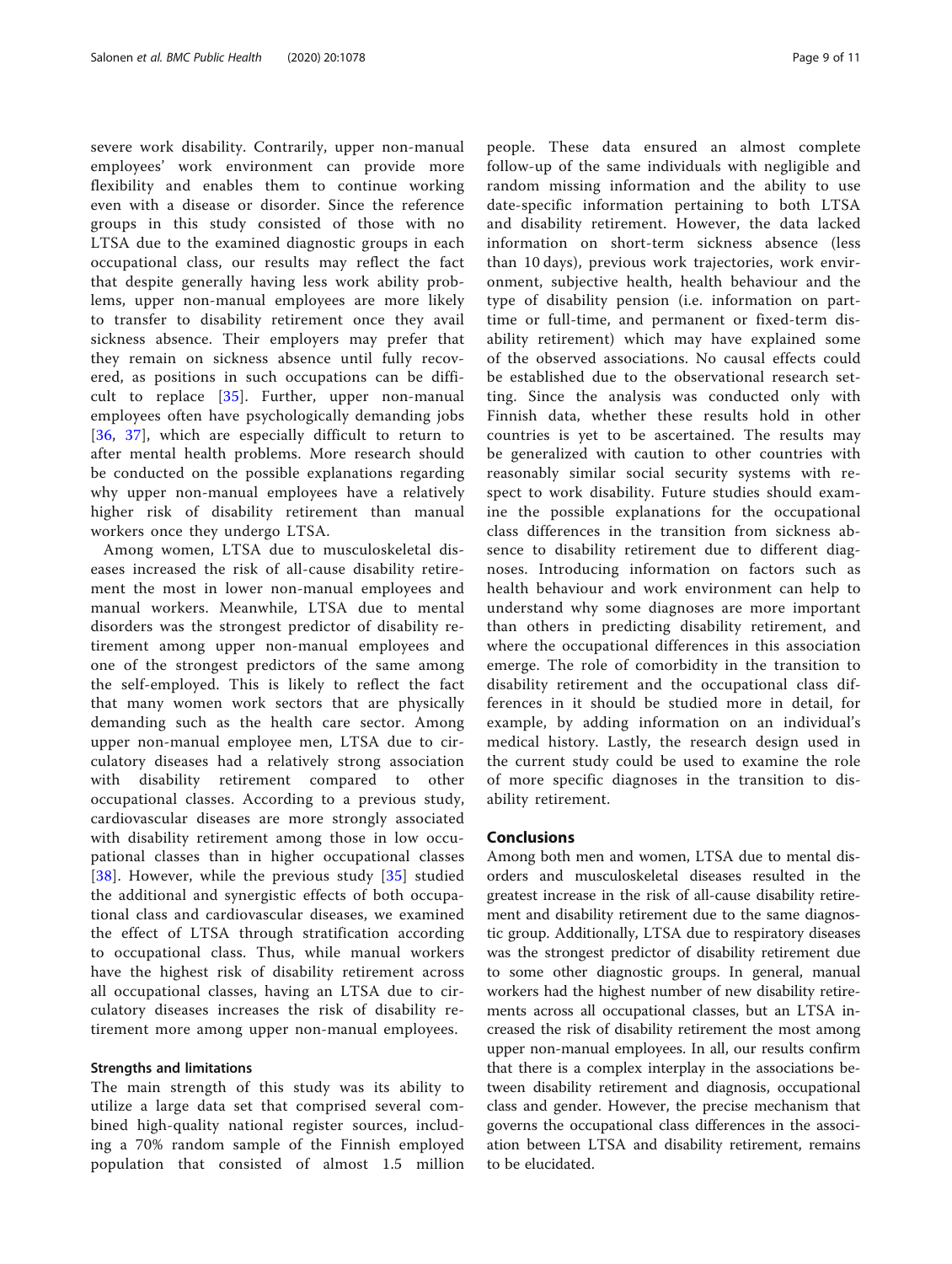# <span id="page-9-0"></span>Appendix

Table 5 The number of diagnosis-specific DRs in 2007–2014 by LTSA diagnosis, occupational class and sex

| Diagnosis of disability retirement |                               |                 |                          |                           |                 |                          |                           |  |
|------------------------------------|-------------------------------|-----------------|--------------------------|---------------------------|-----------------|--------------------------|---------------------------|--|
|                                    |                               | Men             |                          |                           | Women           |                          |                           |  |
| <b>LTSA</b> diagnostic<br>group    | <b>Occupational class</b>     | $All-$<br>cause | Same diagnostic<br>group | Other diagnostic<br>group | $All-$<br>cause | Same diagnostic<br>group | Other diagnostic<br>group |  |
| Musculoskeletal                    | All occupational classes      | 4524            | 2699                     | 1825                      | 7007            | 4499                     | 2508                      |  |
| diseases                           | Upper non-manual<br>employees | 211             | 87                       | 191<br>124<br>383         |                 |                          | 192                       |  |
|                                    | Lower non-manual<br>employees | 574             | 327                      | 247                       | 3276            | 2023                     | 1253                      |  |
|                                    | Manual workers                | 3231            | 1980                     | 1251                      | 2930            | 1999                     | 931                       |  |
|                                    | Self-employed                 | 508             | 305                      | 203                       | 418             | 286                      | 132                       |  |
| Mental disorders                   | All occupational classes      | 1357            | 825                      | 532                       | 3103            | 1852                     | 1251                      |  |
|                                    | Upper non-manual<br>employees | 235             | 179                      | 56                        | 418             | 306                      | 112                       |  |
|                                    | Lower non-manual<br>employees | 308             | 212                      | 96                        | 1700            | 1007                     | 693                       |  |
|                                    | Manual workers                | 647             | 330                      | 317                       | 835             | 446                      | 389                       |  |
|                                    | Self-employed                 | 167             | 104                      | 63                        | 150             | 93                       | 57                        |  |
| Respiratory diseases               | All occupational classes      | 516             | 45                       | 471                       | 980             | 91                       | 889                       |  |
|                                    | Upper non-manual<br>employees | 46              | < 10                     | 44                        | 115             | 14                       | 101                       |  |
|                                    | Lower non-manual<br>employees | 82              | < 10                     | 77                        | 472             | 40                       | 432                       |  |
|                                    | Manual workers                | 336             | 31                       | 305                       | 325             | 27                       | 298                       |  |
|                                    | Self-employed                 | 52              | < 10                     | 45                        | 68              | 10                       | 58                        |  |
| Circulatory diseases               | All occupational classes      | 764             | 245                      | 519                       | 778             | 112                      | 666                       |  |
|                                    | Upper non-manual<br>employees | 99              | 37                       | 62                        | 67              | 13                       | 54                        |  |
|                                    | Lower non-manual<br>employees | 115             | 41                       | 74                        | 379             | 55                       | 324                       |  |
|                                    | Manual workers                | 452             | 136                      | 316                       | 268             | 35                       | 233                       |  |
|                                    | Self-employed                 | 98              | 31                       | 67                        | 64              | < 10                     | 55                        |  |

LTSA Long-term sickness absence, DR Disability retirement

#### Abbreviations

LTSA: Long-term sickness absence; DR: Disability retirement; ICD-10: The international classification of diseases, 10th revision; ETK: Finnish Centre for Pensions; Kela: The Social Insurance Institution of Finland; HR: Hazard ratio; CI: Confidence interval

#### Acknowledgments

Not applicable.

#### Authors' contributors

LS, JB and ML contributed to the planning, conducting and reporting of the study. LS wrote the first and successive drafts of the manuscript and conducted the statistical analyses. JB and ML advised on the statistical modelling and revised the drafts of the manuscript. All authors interpreted the results. All authors have read and approved the manuscript.

#### Funding

This work is supported by the Strategic Research Council of the Academy of Finland, Tacking Inequalities in Time of Austerity consortium project (decision numbers: 293103 and 314250). Funding for this study was provided by the Strategic Research Council of the Academy of Finland Grants 293103

and 314250. The Strategic Research Council of the Academy of Finland had no role in the study design, collection, analysis or interpretation of the data, writing the manuscript, or the decision to submit the paper for publication.

#### Availability of data and materials

The data that support the findings of this study are available on request from the registered data holders (Kela, ETK, and Statistics Finland). The data are not publicly available due to data protection laws and regulations.

#### Ethics approval and consent to participate

The study used secondary data retrieved from registers, and thus no ethics approval was required according to Finnish law. Good scientific practice and data protection regulations were followed in the collection, use and reporting of the data. Kela, the Finnish Centre for Pensions, and Statistics Finland provided permission to use the register-based data.

#### Consent for publication

Not applicable.

#### Competing interests

The authors declare that they have no competing interests.